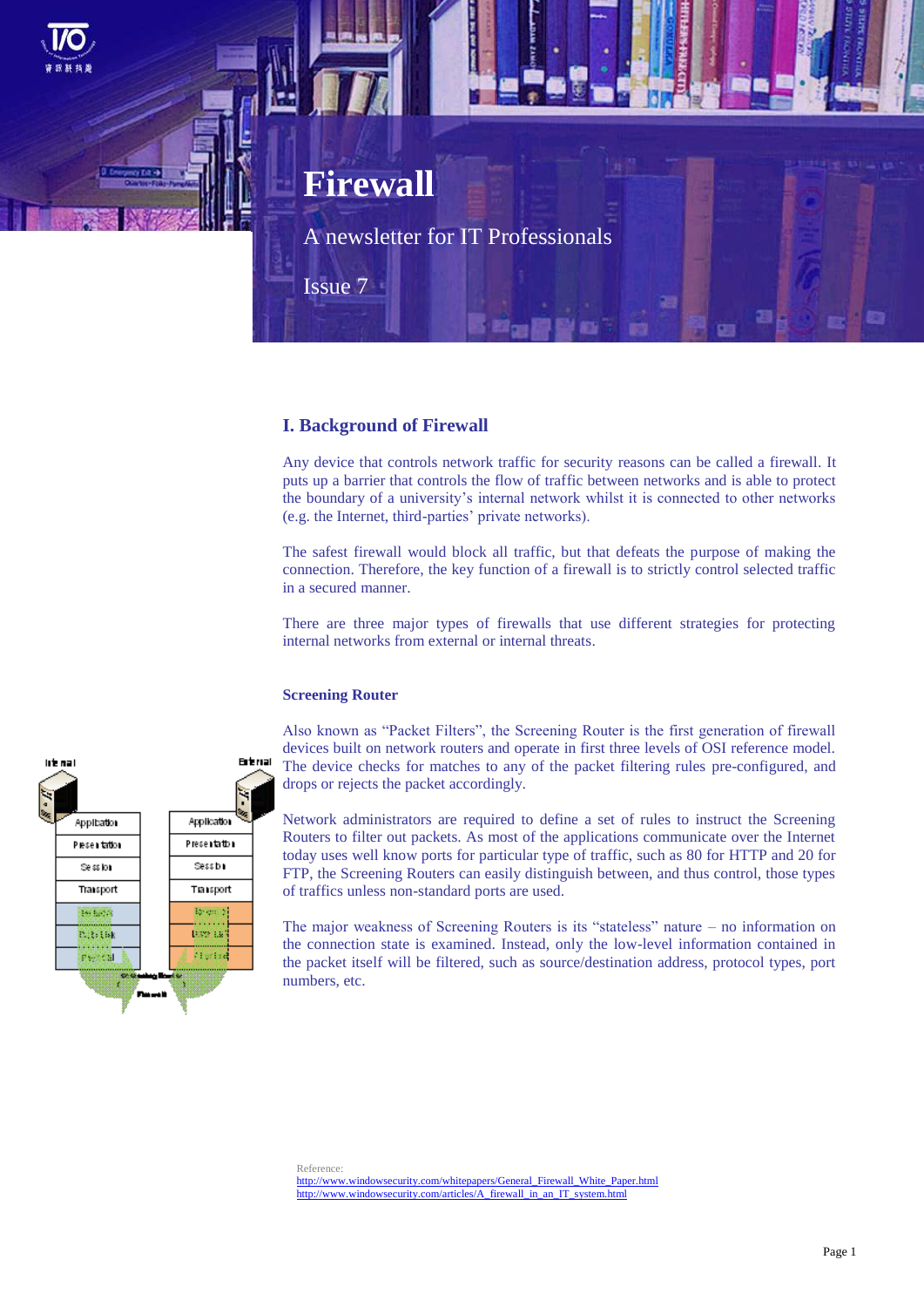

# **I. Background of Firewall (cont'd)**

#### **Proxy Server Firewall**

A Proxy Server Firewall operates at the upper levels of the OSI protocol stack (i.e. all the way up to the application layer) and provides internal terminals with proxy services to external networks. Messages from internal terminals are relayed by the Proxy Server Firewall to external destinations. A major benefit of deploying Proxy Server Firewalls is that they are able to hide the internal network information or structure through changing the IP addresses of outgoing packets.

Furthermore, Proxy Server Firewalls is able to look at more detailed information inside the packets, which enables more sophisticated monitoring and control of traffic fows at the network boundary. However, degradation of performance and reduction in the transparency of access to other networks are the possible by-products of using Proxy Server Firewalls.

There are two types of Proxy Server Firewalls:

### **Circuit-Level Firewallf**

A Circuit-Level Firewall works at the session layer of the OSI model. They monitor TCP handshaking between the packets to determine if a requested session is legitimate.

A virtual "circuit" is established between the internal terminals and the proxy server. "Network Address Translation" technique is used, where requests from the external networks go through this "circuit" to the proxy server, and the proxy server relays those requests to the external networks after changing the IP addresses of the packets. All packets delivered by the Circuit-Level Firewall are tagged with public IP addresses and the internal private IP addresses are not exposed to potential intruders. There is no way for a remote terminal to determine the internal private IP addresses of the universities.

#### **Application-Level Firewall**

An Application-Level firewall provides all the Circuit-Level firewall features and also provides extensive packet analysis.

Not only does the firewall evaluate IP addresses, it decides whether to drop a packet or send them through based on the application information available in the packet, which stops hackers from hiding information in the packets. Such function is achieved via setting up multiple proxies on a single firewall for difference applications, and examines the data or connection at Application Layer based on tailor-made rule(s) for each application. Because they are application aware, more complex protocols like H.323, SIP and SQL can be handled.

Reference: [http://www.windowsecurity.com/whitepapers/General\\_Firewall\\_White\\_Paper.html](http://www.windowsecurity.com/whitepapers/General_Firewall_White_Paper.html) [http://www.windowsecurity.com/articles/A\\_firewall\\_in\\_an\\_IT\\_system.html](http://www.windowsecurity.com/articles/A_firewall_in_an_IT_system.html)



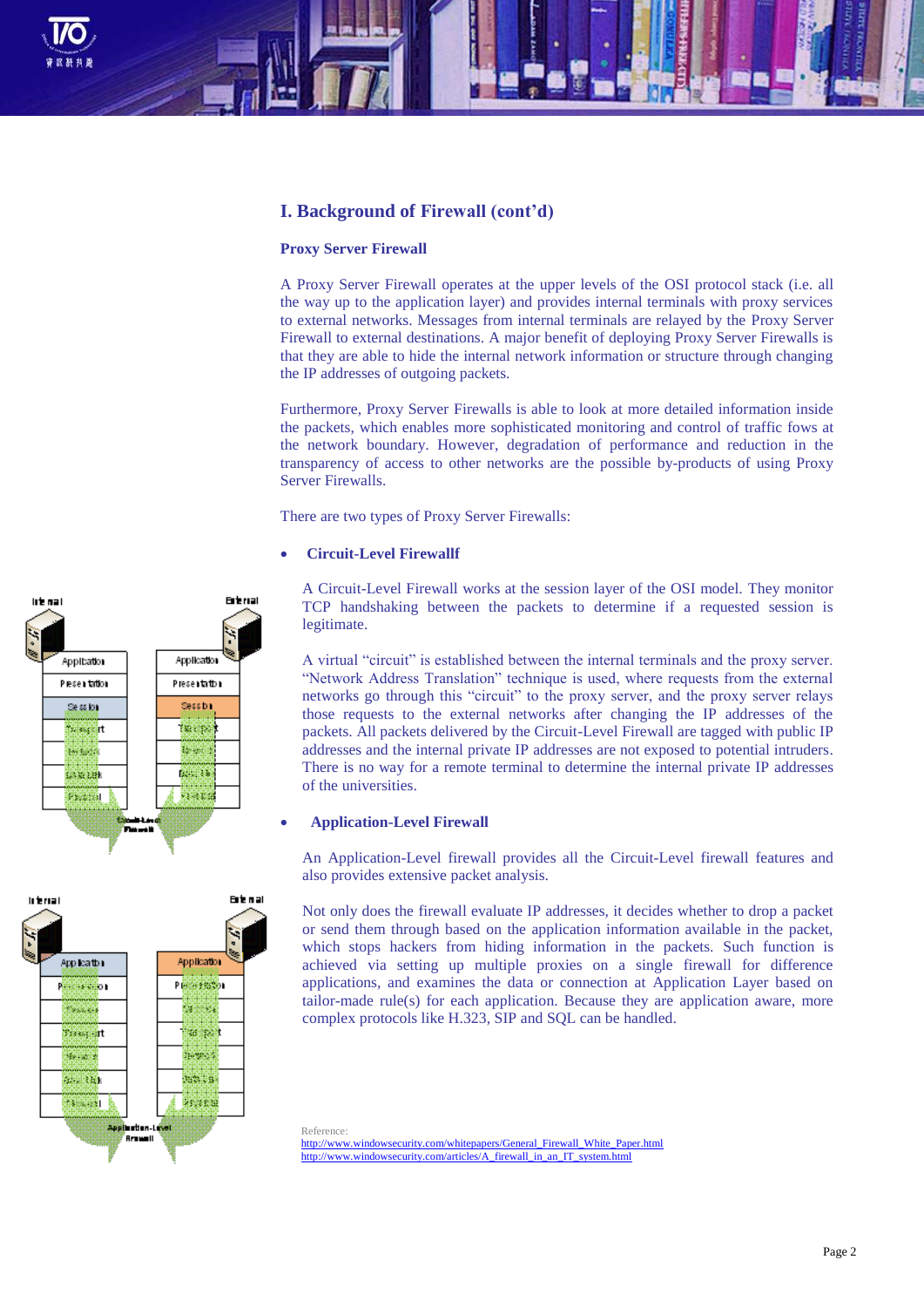

# **I. Background of Firewall (cont'd)**

### **Stateful Inspection Firewall**



Being the third generation of firewall architecture, Stateful Inspection Firewalls work at multiple layers of OSI reference model, including Network Layer, Transport Layers and Application Layers, and is also known as "Dynamic Packet Filtering" firewalls.

A Stateful Inspection Firewalls monitor the state of active connections, analyses the traffic patterns down to the Application Layer and detects abnormalities based on the analysis results. For illustration, incoming and outgoing packets are monitored over a period of time by the Stateful Inspection Firewall. Outgoing packets that request specific types of incoming packets are tracked and only those incoming packets constituting a proper response are allowed to pass through the firewall.

The dynamic feature of Stateful Inspection Firewall enables more accurate filtering of packets by considering the context of the traffic. However, some Stateful Inspection Firewalls are implemented to allow direct connection between internal and external terminals as they rely on algorithms to recognise and process application layer data instead of relying on proxies, thus exposing internal IP addresses to potential hackers. Some firewall vendor incorporate stateful inspection and server proxy techniques together for added security

## **Key Benefits Achieved through Firewall**

- **Inbound and Outbound Filtering**  Traffic filtering is the primary and most important function of a firewall. Inbound filtering processes inbound data towards the internal IT environment of the university and rejects any unsecured / malicious content. Outbound filtering can prevent the spread of malware originated from internal hosts and terminates certain types of communication prohibited by the university's information security policy. E.g. Peer-to-Peer, Streaming, etc. This function can also be modified to allow certain external terminals to reach the internal network or for certain data to be released to the external networks.
- **Stealth Mode** Firewalls not only block unauthorised requests to the information systems or personal computers within the university, but also avoid sending responses to probing activities committed by hackers, making them in "Stealth Mode" and reducing the exposure to further malicious attacks.
- **Privacy and Sensitive Data Protection** Many firewalls now have the ability to block spyware, hijackers, and adware from reaching the university's internal terminals. It prevents authorised leakage of private data or sensitive information of the university and its members
- **Intrusion Detection** Firewalls can detect various intrusion activities via scanning incoming data for signatures of known method, record any suspicious events and notify users when such attacks are recognised. Firewall notifications and logs allow users or IT security staff of the university to timely detect any possible penetration attempts on the university's information systems and resources and prepare corresponding mitigating measures.

(Benefit 3)

(Content)

**Related Article**

**(Title)** <http://windowsupdate.microsoft.com/> Reference: [http://www.windowsecurity.com/articles/A\\_firewall\\_in\\_an\\_IT\\_system.html](http://www.windowsecurity.com/articles/A_firewall_in_an_IT_system.html) <http://www.bleepingcomputer.com/tutorials/tutorial60.html>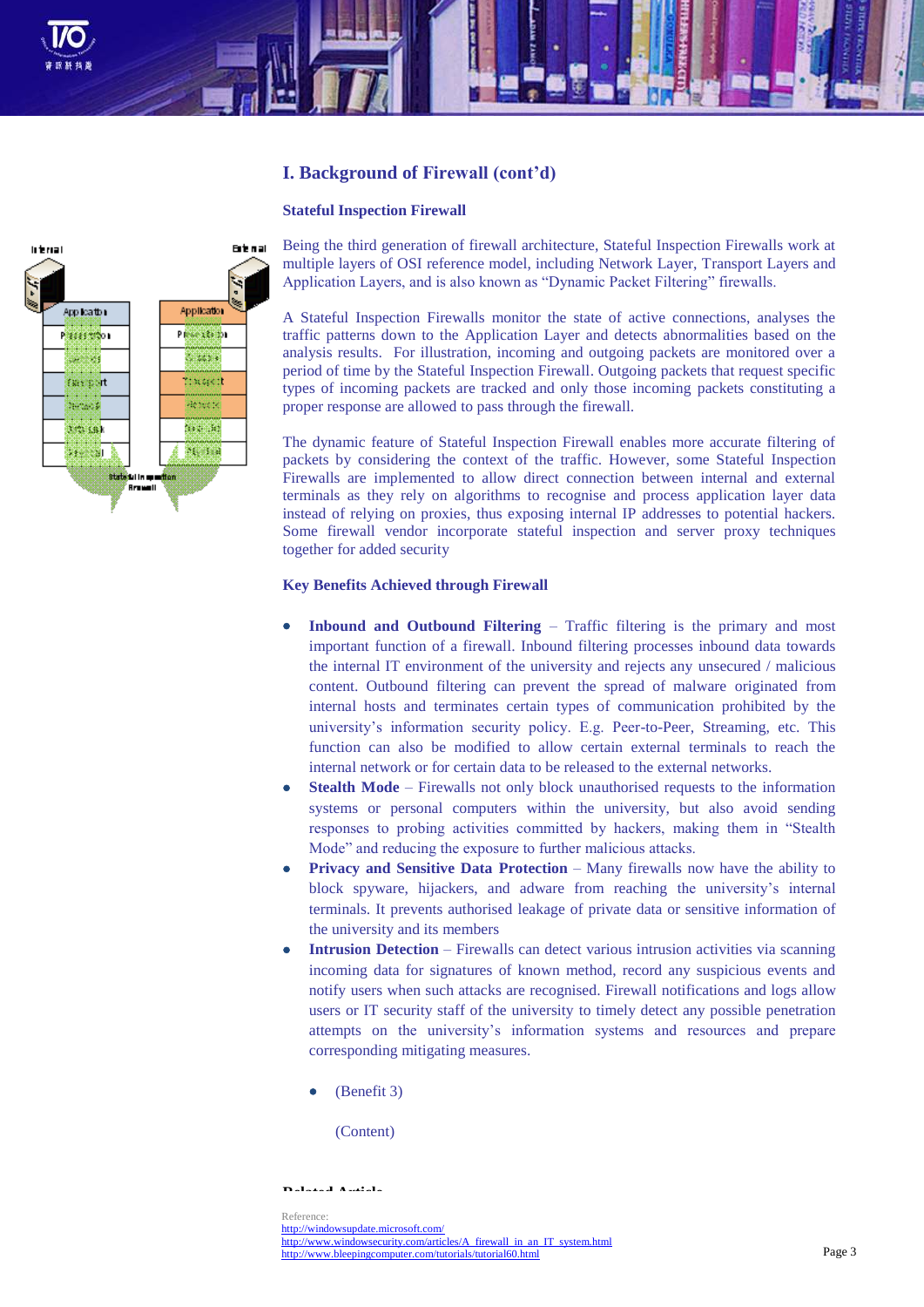

## **II. Risk of Firewall in Universities**

Firewalls are one of the most critical devices or applications that protect universities' information systems and resources from unauthorised access or malicious attacks. To effectively utilise the security features of firewalls, accurate configuration and maintenance of rules shall be made by universities' network administrators and IT security staff in accordance with the Information Security Policy and any other applicable security standards (e.g. Acceptable Usage Standard). Inappropriate management of firewall systems may result in security flaws and risks that are unaware by the universities. Some examples are illustrated below.

## **Default or Improper Configurations**

Most off-the-shelf firewall products are pre-set with default administrator login names and passwords. If they are not changed before being deployed into universities' networks, hackers may easily gain privileged access to firewalls by trying the default passwords used by popular vendors. If succeeded, hackers can modify the rule configuration and allow attacks to pass through the firewalls without notice.

Rely on default or improper firewall configuration would impose vulnerabilities on the access security as well as the effectiveness of traffic filtering function within the firewalls. As each university has its unique design of information systems and network infrastructure, firewalls may not be able to detect malicious packets or prohibited communication if the configuration is not tailor-made based on the IT security policy, procedures or standards.

## **Hardware or Software Failure**

Firewall software or hardware is subject to accidental malfunction, deliberate sabotage or compromise. Without proper monitoring of firewall operation status by the IT operations team, such failures may go undetected for a prolonged period of time and create great exposures to both external and internal threats that harm universities' information security.

## **Insecure Communication with Firewalls**

In general, management of firewall configurations is performed remotely. If weak and insecure protocols are used in communication, firewall servers and applications are then vulnerable to various known exploitations that aim to compromise the communication channels and subsequently launch malicious attacks against the universities.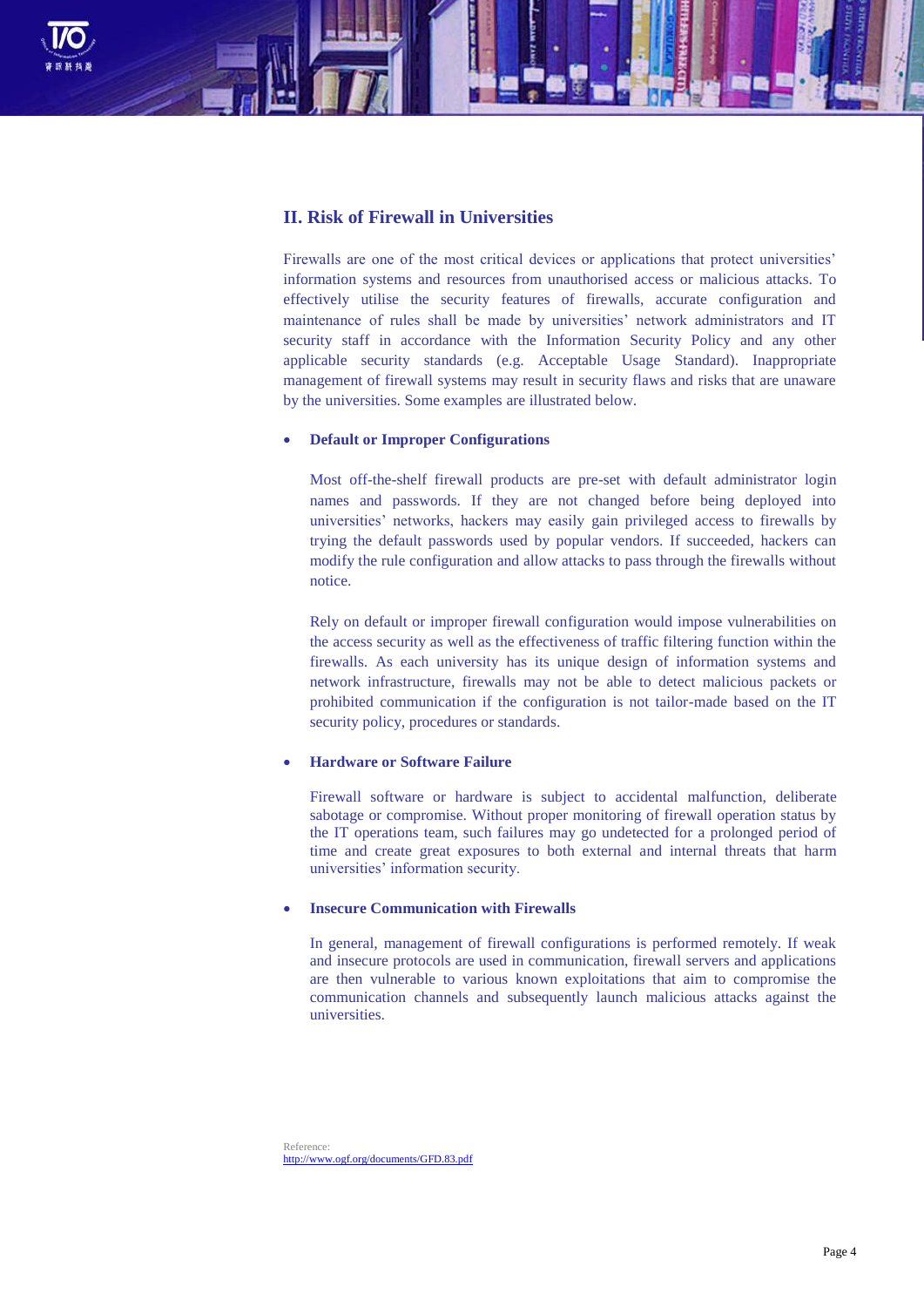

# **III. Risk of Firewall in Universities (cont'd)**

### **Conflict with Other Applications**

Almost all applications with communication capabilities are created with the thought that there is no firewall in place. Moreover, the information on protocols and port numbers used by some applications are not available until they are executed. As a result, using a firewall may sometimes make certain features of the applications no longer work properly. In worse cases, the incompatibilities could result in service interruption or even loss of data.

### **Improper Change Management**

When universities update their information security policy, procedures or standards, corresponding changes (if any) shall be made to the firewalls. Without undergoing the change process in a controlled manner, incorrect updates could be implemented, which prevents firewalls from complying with the information security requirement. Moreover, unexpected security and performance issues may arise if obsolete firewall rules are not timely removed.

## **Related Article**

### **Keep Your Firewall Rulebase in Shape**

Firewall rule which if unmanaged can leave gaping security holes, performance degradation and management issues. Firewall rules are born and modified as a result of access requests from users or IT projects. And over time, they become irrelevant – because applications, services and networks change, and users leave.

These unused or "stale" rules are a hidden menace to your firewall policy rulebase. First of all, they slow down performance – since the firewall has to scan all of the rules from the top for every traffic request. Second, they are a threat to security – they may leave access open to an unwanted visitor. And finally, they are a blow to manageability. Just like the firewall, you too need to go through the whole list of rules each time you handle a change request.

See the article: [\(http://www.securitypark.co.uk/security\\_article265832.html\)](http://www.securitypark.co.uk/security_article265832.html)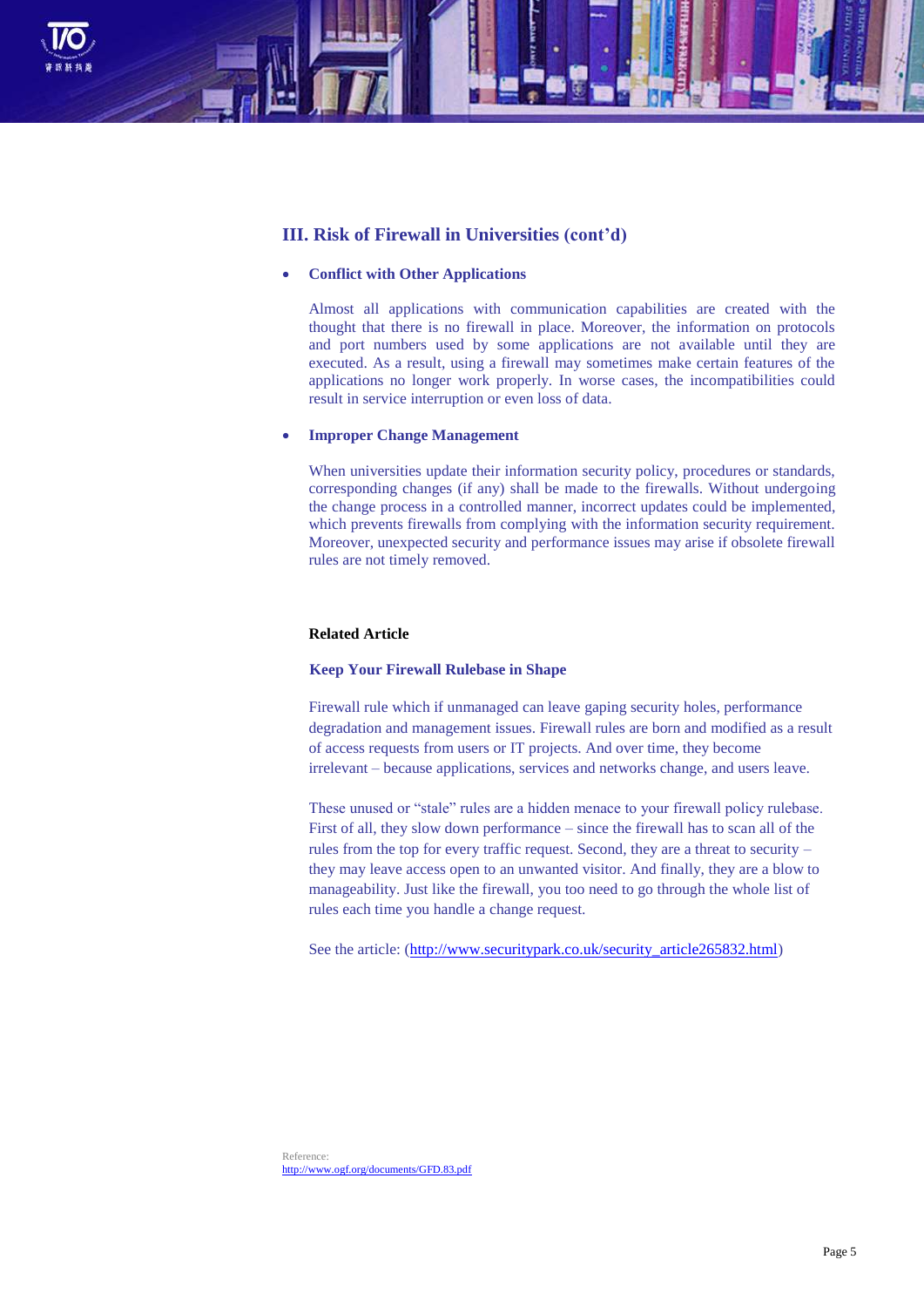

# **III. Exploitations on Firewall**

Like universities' other information systems, desktops or networks, firewalls are computing devices/applications and also have vulnerabilities exposed to certain type of exploitations. Some major firewall exploitations are described here:

### **1 Information Gathering**

Port Scanning is one of the most popular techniques attackers use to discover services they can break into. All terminals connected to a Local Area Network (LAN) or the Internet run many services that listen at well-known and not so wellknown ports. A port scan helps the attacker find which ports are accessible through the firewall. Common port scanning techniques include:

- **SYN Scan** Initiate a half TCP connection by sending SYN packets and waiting for SYN + ACK packets to indicate active hosts.
- **Fragmented packet Port Scan**  Splitting the TCP header into several IP fragments in order to bypasses some packet filter firewalls because they cannot see a complete TCP header that can match their filter rules.
- **Fingerprinting** Sending unusual combination of data and interpreting the responses of a system in order to figure out what it is.

## **2 Denial of Service ("DoS") Attack**

DoS attacks are based on packet flooding, which uses up bandwidth, CPU, and memory resources on not just the victim device, but also intervening devices, such as routers, switches, and firewalls. One of the most common DoS attacks is the Smurf attack. In a Smurf attack, the attacker sends a flood of ICMP messages to a reflector or sets of reflectors, with the source IP address in the ICMP echo messages spoofed. The hacker changes these addresses to the address of the target firewall devices and causes flood attack on them, which overwhelm the firewalls so that they cannot function properly.

### **3 Buffer Overflow Attack**

Buffer overflow is an abnormal behaviour where a program, while writing data to a buffer, overruns the buffer's boundary and overwrites adjacent memory. Successful exploitations using buffer overflow are resulted from vulnerabilities inside application programs. Certain types of firewalls are known to have such vulnerabilities that may be exploited by hackers. For example, the java services running on port 3858 on a SunOS machine used by SunScreen Firewall as remote administration protocol were found to contain numerous buffer overflows. If hackers managed to exploit these vulnerabilities, it is possible to execute arbitrary code on that machine.

Reference: http://www.auditmypc.com/port<http://nmap.org/book/man-bypass-firewalls-ids.html> [http://www.informit.com/articles/article.aspx?p=345618#](http://www.informit.com/articles/article.aspx?p=345618%23) <http://www.exploit-db.com/exploits/16041/>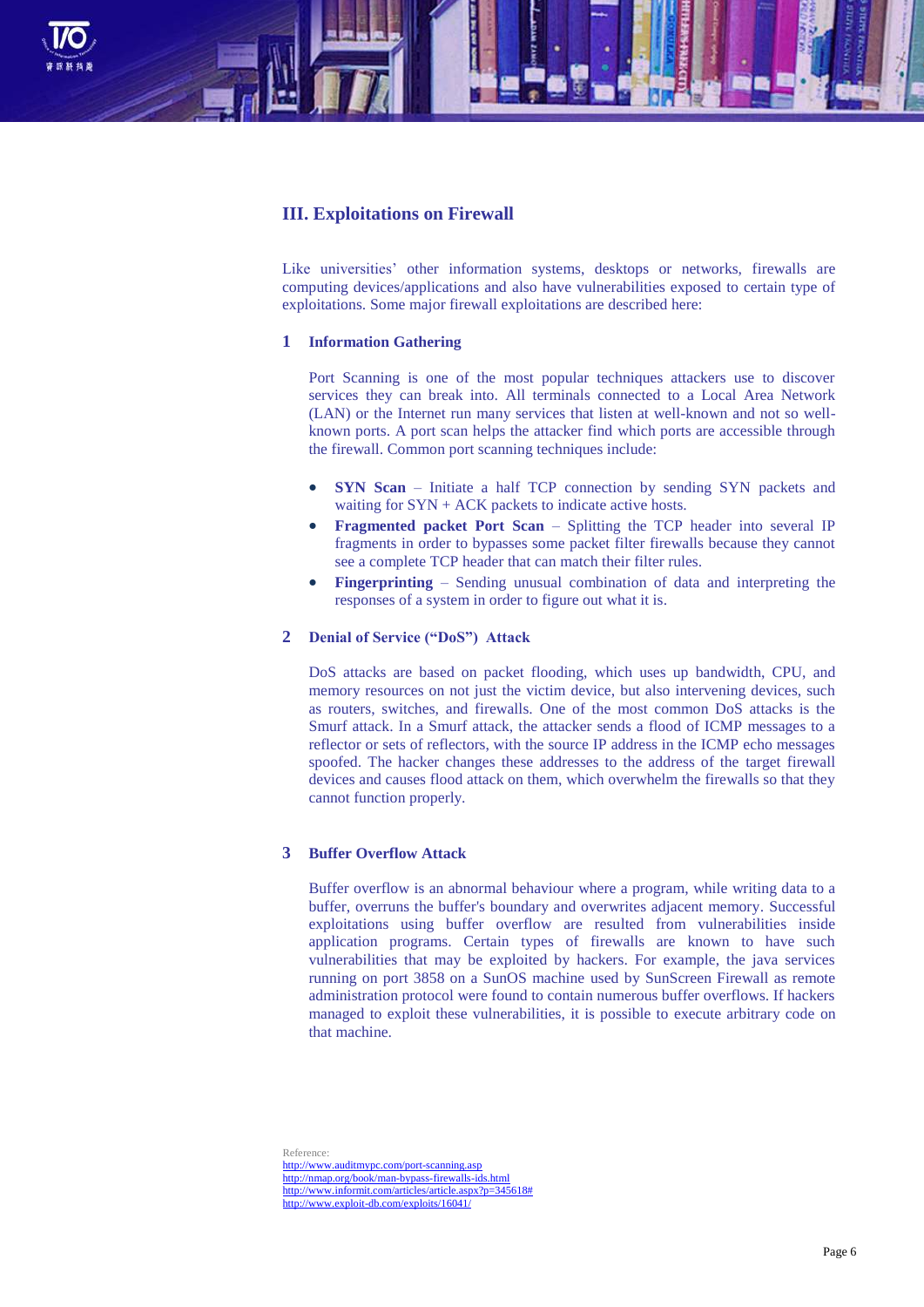

# **IV. Hardening Steps for Firewall**

Firewalls are part of the IT environment of universities and shall be secured in accordance with the universities' Information Security Policies and relevant industrial standards. Hardening steps for the firewall systems are recommended to focus on "Access Security" and "System Security".

### **Access Security**

**User authentication**

The use of a centralised authentication, authorisation and account mechanism is recommended for the user authentication on firewalls. User specific accounts are implemented and maintained in a general directory. Only one local account should be configured on the firewall as a backup account when the central authentication mechanism is not available.

RADIUS or TACACS(+) are the examples of a common centralised authentication, authorisation and accounting mechanism. For instance, in the configuration of a Cisco PIX firewall, the firewall can be configured to define remote AAA servers by a configuration similar to:

*aaa-server TACACS+ protocol tacacs+ aaa-server TACACS+ host 10.0.0.2 secret123 aaa-server TACACS+ host 10.0.0.3 321terces aaa-server TACACS+ max-failed-attempts 3 aaa-server TACACS+ deadtime 5 aaa-server TACACS+ timeout 5 aaa-server RADIUS protocol radius aaa-server RADIUS host 10.0.1.2 secret123 aaa-server RADIUS max-failed-attempts 3 aaa-server RADIUS deadtime 5 aaa-server RADIUS timeout 5 aaa-server LOCAL protocol local*

The administrator user accounts on the firewall can be authenticated by using either an internal user database or an external user database.

#### **Management Traffic**

A secure connection should be established for the management of firewalls. This can be configured in several ways.

For Checkpoint firewalls, each administrator can be created a certificate to enforce symmetric authentication. IP restriction on management traffic can also be set up by enforcing a firewall rule in the management console.

For Cisco PIX firewalls or NetScreen firewalls, Telnet access can be disabled and SSH can be selected for in-band management connections.

Reference:

[http://www.cisco.com/en/US/products/sw/secursw/ps2120/products\\_installation\\_and\\_configuration\\_guides\\_list.html](http://www.cisco.com/en/US/products/sw/secursw/ps2120/products_installation_and_configuration_guides_list.html) <http://www.juniper.net/techpubs/software/screenos/screenos6.0.0/> <http://www.checkpoint.com/support/technical/documents/>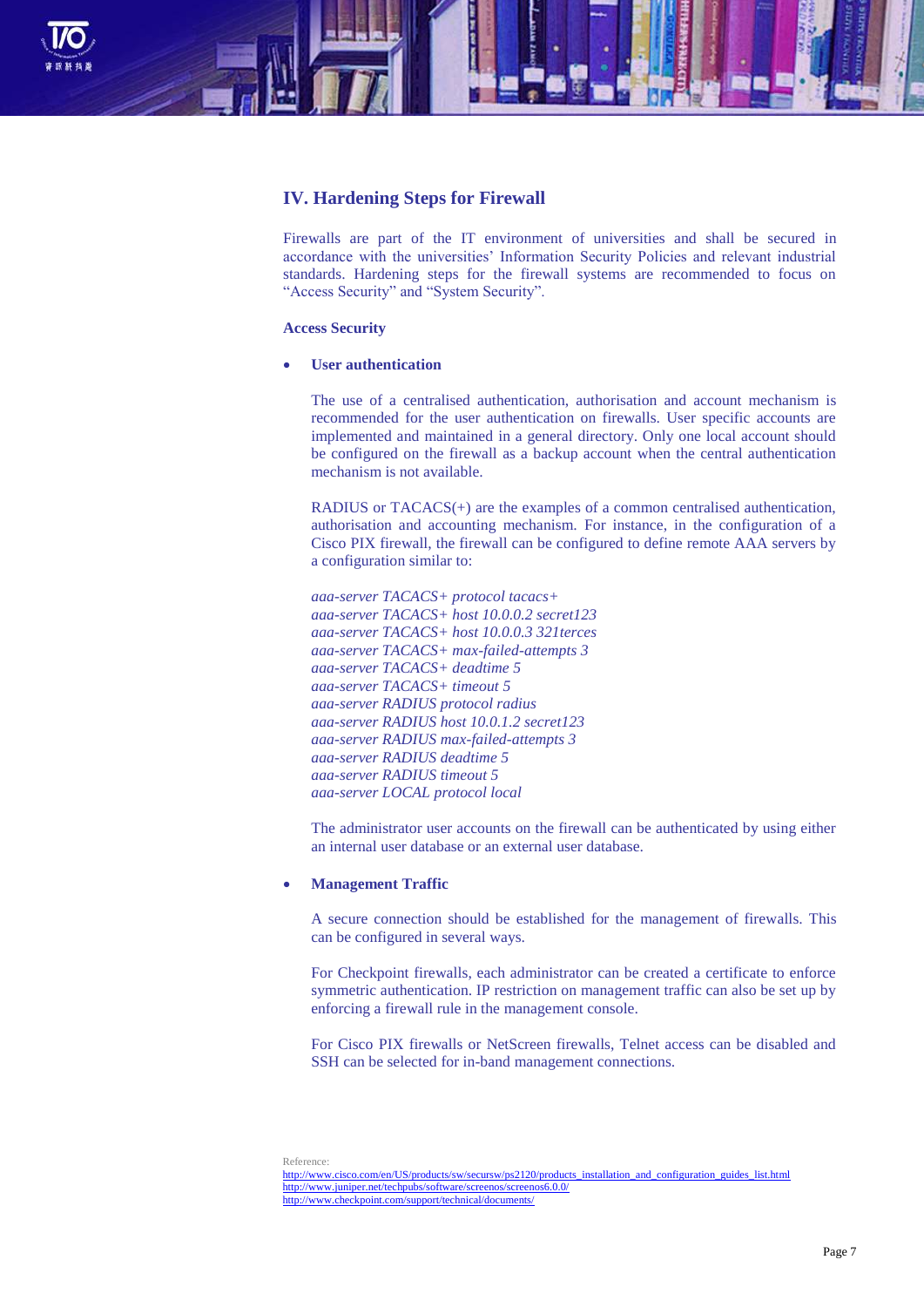

## **IV. Hardening Steps for Firewall (cont'd)**

### **System Security**

## **Generic Device Security**

The same level of attention to the management traffic should be paid to the general traffic of the firewall.

Unless the ports explicitly needed for connection to other devices, the console and auxiliary ports should be disabled. Otherwise, these ports can be used by unauthorised users for managing the device through a direct connection to the console or modem port.

### **Traffic Filtering**

The actual traffic filtering that a firewall should perform is configured through use of policies. The appropriate rules should be configured matching the traffic filtering policy. A policy is a set of rules that determines how traffic passes between security zones (inter-zone policy), between interfaces bound to the same zone (intra-zone policy), and between addresses in the Global zone (global policy). When a security device attempts to pass a packet from one zone to another, between two interfaces bound to the same zone, or between two addresses in the Global zone, the security device checks its policy lists for a policy to permit or reject such traffic.

### **Logging**

Firewalls should send its logs to a central server and have detailed logging options.

For example, on a Cisco PIX firewall, logging is recommended to be sent through use of AAA by applying a configuration as follows:

#### "*aaa accounting authentication enable console*"

This command causes syslog messages to be sent (at syslog level 4) each time the configuration is changed from the serial console.

To log firewall rules in a Checkpoint firewall, this can be configured by entering a configuration in the SmartCenter management console as follows:

- For each of the Security Policy rules you wish to track, right click in the Track column and choose Log from the menu. All events matching these rules are now logged.
- Launch SmartView Tracker through the SmartDashboard's Window menu. The Log mode is displayed, showing the records of all events you have logged.

Which rules are logged depends on the firewall policy. However, one rule that most likely should always be logged is the "*deny any any*".